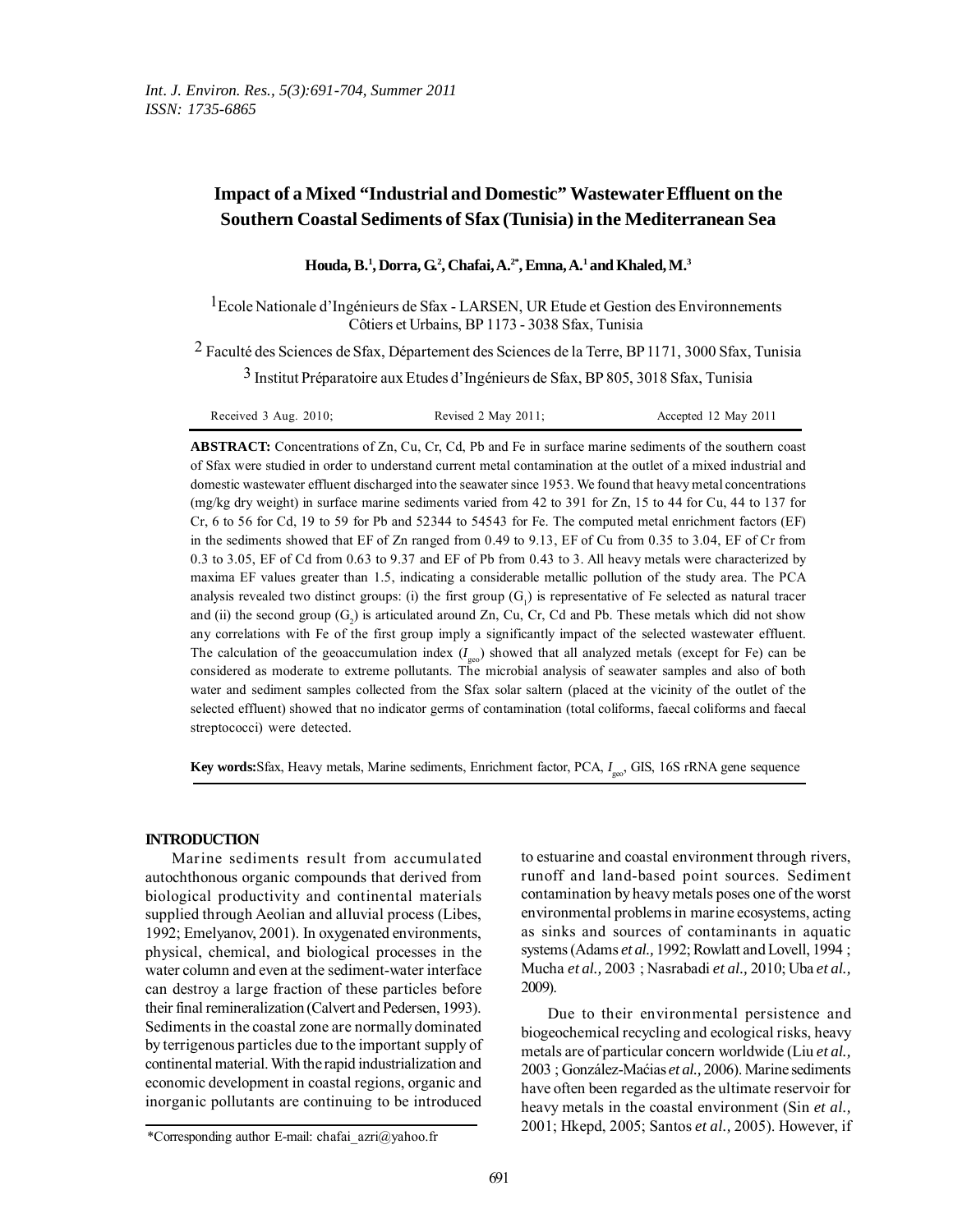the equilibrium between marine sediments and the overlying water body is broken, marine sediments would transfer most pollutants into seawater (Valdés *et al.,* 2005). As metal concentrations in marine sediments increase, more heavy metals will return to water bodies via chemical and biological processes (Sin *et al.,* 2001).

The spatial distribution of heavy metals in marine sediments is of major importance in clarifying the pollution history of aquatic systems (Rubio *et al.,* 2001; Birch *et al.,* 2001; Liu *et al.,* 2003). Furthermore, such distribution in marine sediments is impacted by natural and anthropogenic factors including parent rock weathering, industrial wastewater, transportation, agriculture and climate (Morillo *et al.,* 2004; El Nemr *et al.,* 2006; Luo *et al.,* 2006). It is essential to distinguish between natural and human impacts on heavy metals in marine sediments. Sediment analyses play an important role in assessments of pollution status of marine environment.

Our attention was focalized on the coastline of Sfax, which is located in the southeast of Tunisia on the Mediterranean Sea. Sfax is a heavily industrialized city. Since the  $1950<sup>th</sup>$ , the growing manufacturing industries, the population expansion and the rapid urban development have resulted in industrial and municipal wastewater and heavy metal pollution that have seriously contaminated much of Sfax's marine sediments (Illou, 1999; Gargouri *et al.,* 2006; Mkawar *et al.,* 2007; Gargouri *et al.,* 2010; Ghannem et al, 2010). In order to control the current levels of pollution or restore habitats, effective measures were used such as banning leaded fuel or regulating sewage disposal. Nevertheless, heavy metals, already present in the marine sediments of coastal areas and typhoon shelters, would still pose a potential ecological risk to marine organisms and human health (Wong *et al.,* 2000).

The purpose of this study is to investigate first, the microbial contamination of seawater and sediments in the southern coast of Sfax (Tunisia), downstream a mixed "industrial and domestic" wastewater effluent and second, the current distribution concentrations of zinc (Zn), copper (Cu), chromium (Cr), cadmium (Cd), lead (Pb) and iron (Fe) in the surface marine sediments. Such effluent is drained through a channel to the sea since 1952 and it is one of the most important effluents discharging into the coast of urban Sfax.

### **MATERIALS & METHODS**

In June 2005, measurements of flow rate, pH, COD and BOD<sub>5</sub>, selected heavy metals (Zn, Cu, Cr, Cd, Pb and Fe), total bacteria as well as faecal coliform and faecal streptococci were undertaken in the mixed "industrial and domestic" wastewater effluent. The wastewater flow rate was measured through the channel (Fig. 1) by a TOLEI flow-meter, model TK-105. The pH measurement was made with an HORIBA pH-meter. COD was undertaken according to JIS K0102.20 (JIS, 1995).  $BOD<sub>5</sub>$  was measured using a respirometric method described in French standard NF T90-103, 1975 (AFNOR, 1990). The BOD-meter used was a Sanyo. Bacteria isolation from seawater samples (B1) and also from solar saltern water and sediment samples (B3) was performed in medium prepared using the seawater enriched with 5  $g/L$  yeast extract (Difco) and 10  $g/L$ tryptone (Difco). Bacterial identification was determined by sequencing 16S rRNA gene as described by Baati et al. (2010). Total coliforms, faecal coliforms and faecal streptococci were counted respectively on liquid media: BLBVB (lactose brilliant green bile) (24 at 48h at 30°C), DCL (Desoxycholate-Citrate-Lactose) (24- 48h at 44.5°C) and ROTHE (24-48h at 37°C). The MPN (Most Probable Number) procedures were performed by using a series of four decimal dilutions per sample, with five tubes for each dilution. One gram of wet sediment and 30 ml of water collected from a pond of Sfax solar saltern were used for DNA extraction and clone libraries construction as described by Baati et al. (2008). The 16S rRNA gene sequences were compared to those of the GenBank and EMBL databases by advanced BLAST searches from the National Center for Biotechnology Information (NCBI).

21 surface sediment samples were also collected from the southern coast of Sfax, downstream the mixed "industrial and domestic" wastewater effluent. Sampling was performed in nearly spacing sites (500 m) through three radials (Fig. 1). Sampling sites were located by a Global Positioning System (GPS) technology and samples were collected with an Ekman bucket. The top 5 cm of the sediment was removed with an acid-washed spatula to prevent contamination. After collection, samples were immediately placed in polyethylene bags, refrigerated, and transported to the laboratory (ASTM, 2001). Samples were oven-dried at 60 °C for 4 days, lightly ground in an agate mortar for homogenization, sieved to pass  $\leq 63 \mu$ m (metals are most often associated with small grains) (Morillo *et al.*, 2004). The dry samples were digested with  $HNO<sub>3</sub>$ H2 O2 –HCl according to US EPA method 3050B (US EPA, 1999) and the digestate made up to volume with Milli-Q deionized (DI) water (18 MΩ). Afterwards, the digests were analyzed for the amount of Zn, Cu, Cr, Cd, Pb and Fe by Inductively Coupled Plasma-Atomic Emission Spectrometry (ICP-AES) in triplicate (US EPA, 1996). The instrument is equipped with a cross flow nebulizer and a glass spray chamber. The detection limits (mg/L) were 0.007 for Zn, 0.004 for Cu, 0.006 for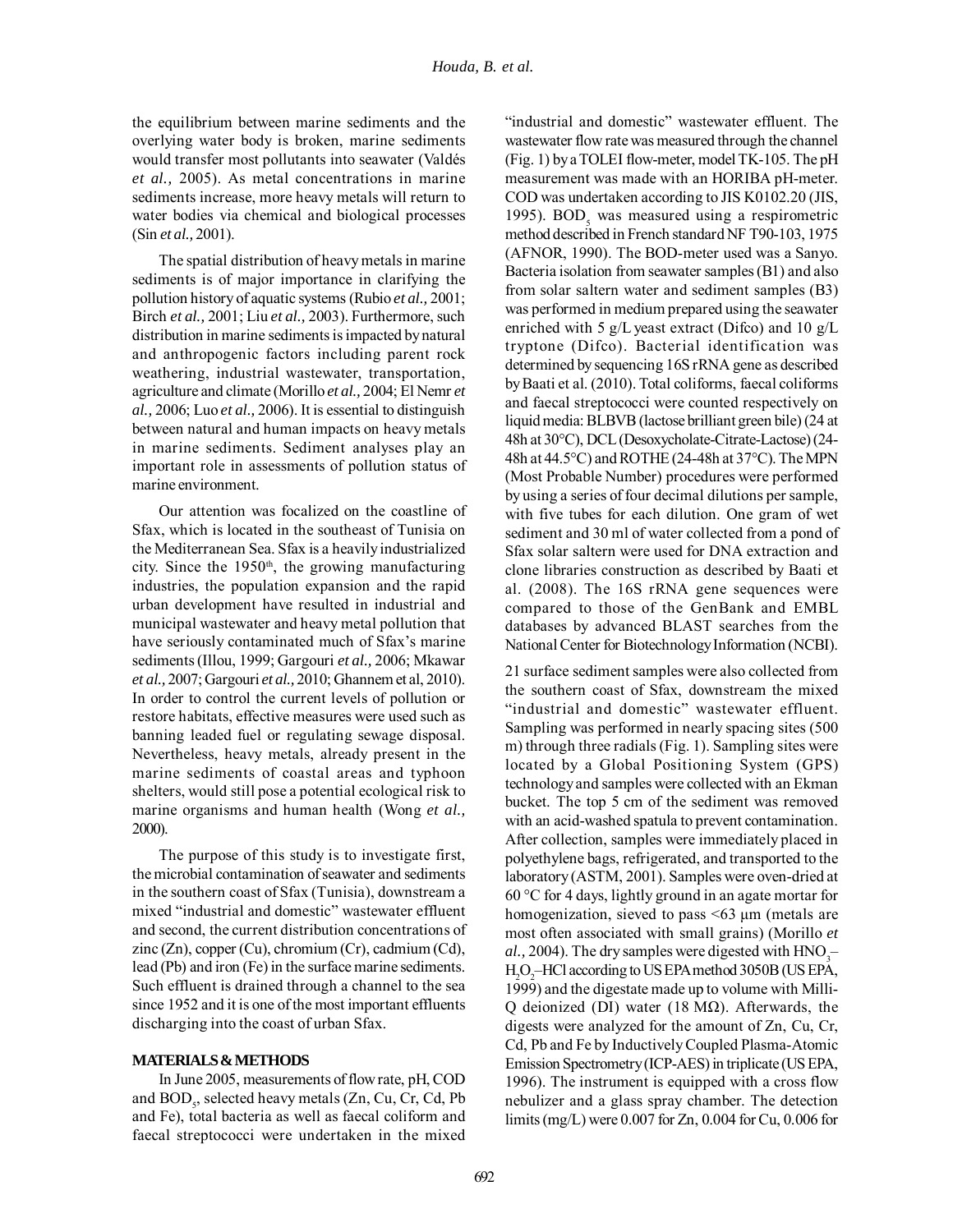

**Fig. 1. Location of stations in the southern coast of Sfax**

Cr, 0.007 for Cd, 0.035 for Pb and 0.013 for Fe. Analytical procedures are described in details (Pekey *et al.,* 2004). Data reported in this study are calculated on dry weight basis.

#### **RESULTS & DISCUSSION**

The study area is located downstream a mixed "industrial and domestic" wastewater effluent on the southern coastal sediments of Sfax, latitude 34°43'N, longitude 10°46'E (Fig. 1). The selected effluent is a mixture of an industrial wastewater drained outside the phosphate treatment factory SIAPE since 1952 and a treated domestic wastewater drained from the wastewater treatment plant of Sfax city which has been operational since 1983. This mixed effluent drained through a three-kilometer long channel and disposed of in the sea. It is one of the most important effluents in urban Sfax, which flows into the sea. Its daily average volume accounted for about 85% of the rejected total flow to the coast of urban Sfax (Illou, 1999). The principal physical and chemical characteristics of the effluent are presented in Table 1.

The pH value of the selected effluent, equal to 3, is significantly influenced by the quality of the industrial effluent which has a pH of 2 (the pH of domestic wastewater is equal to 8.3). This acidic pH of the wastewater effluent favours then the dissolution of the heavy metals. This condition reinforces the mobility of the ionic form of these metals in seawater and also in interstitial water. The concentrations of the majority of all analyzed heavy metals (except for Pb and Cu) are characterized by high values exceeding far Tunisian standards. The mineral and organic loads (in terms of DCO and  $DBO<sub>5</sub>$ ) are also characterized by high values exceeding 10 and 37 folds their respective

| Table 1. Physical and chemical characteristics of the "industrial and domestic" wastewater effluent |            |                        |  |                  |  |      |
|-----------------------------------------------------------------------------------------------------|------------|------------------------|--|------------------|--|------|
| Flow rate pH                                                                                        | <b>COD</b> | BOD <sub>5</sub> Fe Zn |  | - Cu - Cr - Cd - |  | - Pb |

|                   | <b>Flow rate</b> | pH      | <b>COD</b>   | BOD <sub>5</sub> | Fe   | Zn    | Cu     | $_{\rm Cr}$ | Cd    | Pb   |
|-------------------|------------------|---------|--------------|------------------|------|-------|--------|-------------|-------|------|
|                   | $m^3$ /day       |         | $kgO_2$ /day | $kgO_2$ /day     |      |       | Kg/day |             |       |      |
| Selected effluent | 1730             | 3       | 1470.5       | 1903             | 6.57 | 12.46 | 0.52   | 21.11       | 1.97  | 0.17 |
| Tunisian          |                  | $6.5 -$ | 156          | 52               | 1.0  | 10.0  | 1.50   | 2.0         | 0.005 | 0.50 |
| <b>Standards</b>  |                  | 8.5     |              |                  |      |       |        |             |       |      |
|                   |                  |         |              |                  |      |       |        |             |       |      |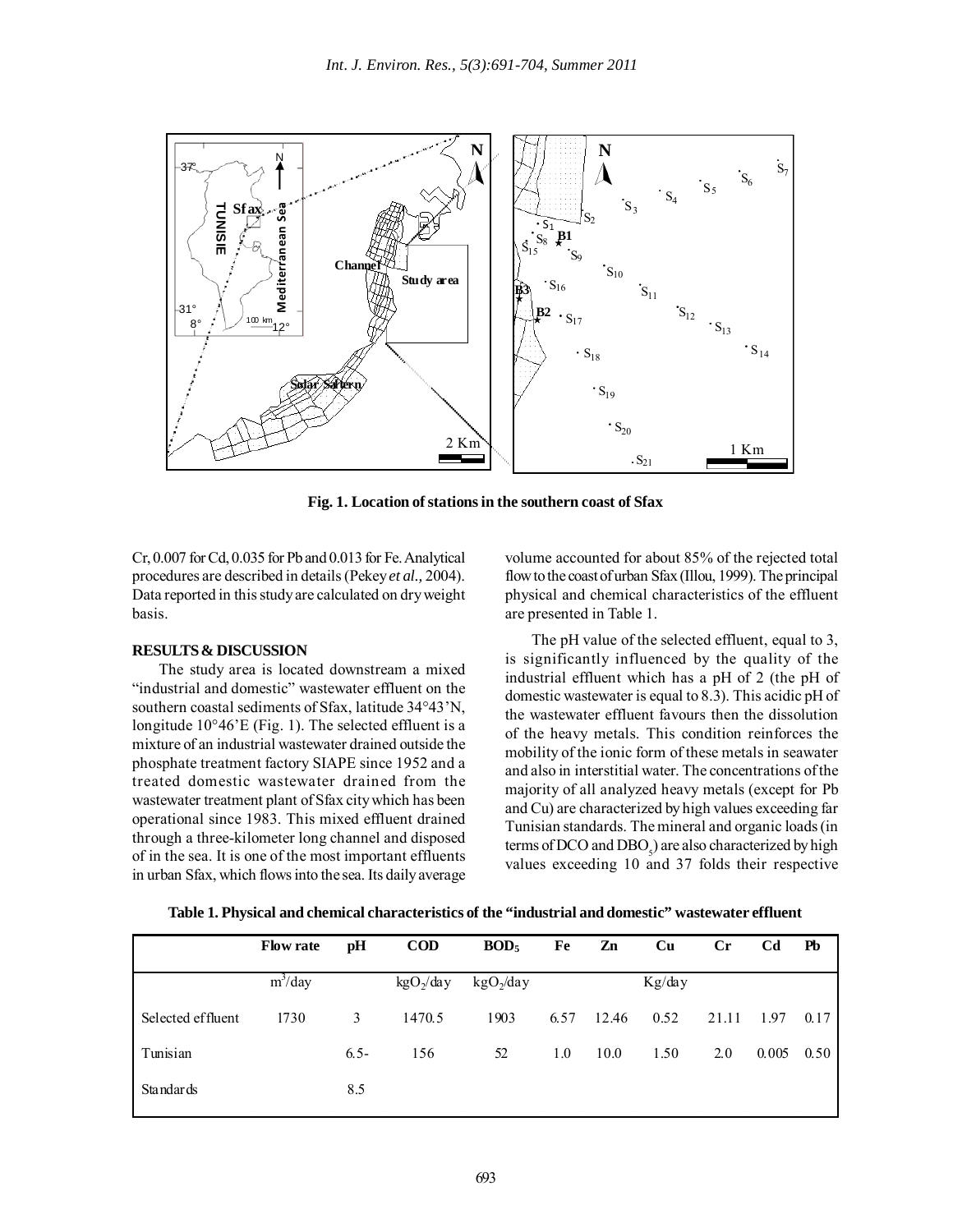standards loads. These huge quantities of mineral and organic effluent contaminants disposed of in the seawater since the 1950<sup>th</sup> are considered as deemed to be serious pollutants because of their toxicity, persistence and non-degradability in the environment. Bacteriological analysis of the domestic wastewater effluent (before mixing with industrial effluent), were 9.7 x 10<sup>5</sup> bacteria mL/L with a presence of total coliform  $(4.6 \times 10^3$  bacteria per 100 ml) and faecal coliform  $(1.4 \times$ 102 bacteria per 100 ml) and faecal streptococcus (2.1 x 103 bacteria per 100 ml). After connecting with industrial wastewater, the mixed "industrial and domestic" wastewater effluent is acidic and no significant bacterial growth was observed on plate count agar medium with a pH value of 7.2. At the outlet of the mixed effluent (B1), only a very low bacterial concentration (less than 30 bacteria per ml) was present in seawater. The bacteria isolated were affiliated to the genera: *Bacillus licheniformis (*AY842871), *Staphylococcus* sp LMG 19417 *(*AJ276810)*, Staphylococcus* sp. J33 *(*AB167056), *Halomonas* sp. WP38 *(*AJ551113), *Halomonas* sp. WP31 *(*AJ551108) and *Halomonas venusta* GSP4 *(*AY553064) while total coliform as well as faecal flora were absent. However, Maalej et al. (2003) have reported the presence of *Aeromonas* and faecal coliforms in seawater samples (B2), close to the coastline, 1 km far from the outlet of the mixed "industrial and domestic" wastewater effluent.

In order to reveal a microbiological contamination of Sfax solar saltern (designed for NaCl production by seawater evaporation) placed at the vicinity of the outlet of the above effluent, a culture independent molecular approach was used. Two samples (water and sediment) from the pond (B3) were chosen near to the seawater contaminated zone (B2) (Fig. 1) were analyzed by amplification and sequencing of 16S rRNA gene clones. The result presented in Table 2 showed that *Bacteria* domain clones were represented exclusively by *Proteobacteria* (*Alpha* and *Gamma*) and *Bacteroidetes*. *Archaea* domain clones were closely related to the *Halobacteriales* order (phylum *Euryarchaeota* class *Halobacteria*). Indeed, indicator germs of contamination (total coliforms, faecal coliforms and faecal streptococci) are not detected. The flora retrieved in the Sfax solar saltern pond is adapted to the hostile ecological condition. Other germ cannot develop in such ecosystem. Therefore, the effluent rejected in the seawater doesn't affect the saline microbiology and the quality of salt produced.

The main objectives are to assess the heavy metal status of surface marine sediment samples, and prepare distribution maps of concentrations and enrichment factors of the selected heavy metals using the geographic information system (GIS) approach coupled with analytical approaches based on Principal Component Analysis (PCA) and Geoaccumulation Index (*I geo*). We focussed our attention first of all on the behaviour of the heavy metals (Zn, Cu, Cr, Cd, Pb and Fe) in the surface marine sediments (a second study is now in progress related to the behaviour of metals in the solar salten). We found that heavy metal concentrations (mg/kg dry weight) in surface marine sediments varied from 42 to 391 for Zn, 15 to 44 for Cu, 44 to 137 for Cr, 6 to 56 from Cd, 19 to 59 for Pb and 52344 to 54543 for Fe (Table 3). Median metal concentrations in the study area decrease in the order Fe>Zn>Cr>Pb>Cu>Cd. We compared the metal concentrations from our study with those of previous studies in the coast of Sfax and other regions and found that : (i) Cu, Cr and Pb concentrations are comparable to those found in several Mediterranean regions (Northern coast of Sfax, Golf of Tunis, Bay of Alger and Izmir Bay "Turkey") and other regions throughout the world such as Bremen Harbor "Germany", Boston Harbor "USA", New York Harbor "USA" and Western Xiamen Bay (China) (Table 4). However, these metal concentrations are significantly lower than those found in Golden Horn Estuary "Turkey", (ii) Zn concentrations are characterized by maxima values largely exceeding those registered in the above selected regions (except for Golden Horn Estuary "Turkey") and (iii) Cd concentrations are distinguished from all selected regions by their higher maxima values. We also compared our metal concentrations against American marine Sediment Quality Standards, SQS, (WDOE, 1995) and Chinese Marine Sediment Quality Standards (GB 18668-2002) (Zhang *et al.,* 2007) (Table 5). GB 18668-2002 has three standard criteria for marine sediments. The primary sediment standard criteria, which is the most strict, is applied to protecting habitats for marine life including natural, rare and endangered species as well as places for human recreation and sports. The secondary standard criteria are applied to regulating general industrial use and coastal tourism; and the tertiary standard criteria are for defining harbors and special use for ocean exploration. Referring to SQS, only Cd and Zn values appeared to be very high. However, referring to GB 18668-2002, only Pb concentrations in sediments of the study area meet the primary standard criteria (Table 5). Cu and Cr concentrations meet the secondary standard criteria. However, Cd and Zn concentrations exceed largely the GB 18668-2002 standard criteria values.

In order to assess the impact of the mixed "industrial and domestic" wastewater effluent related to the abundance of heavy metals in the study area, the computation of Enrichment Factor (EF) is required.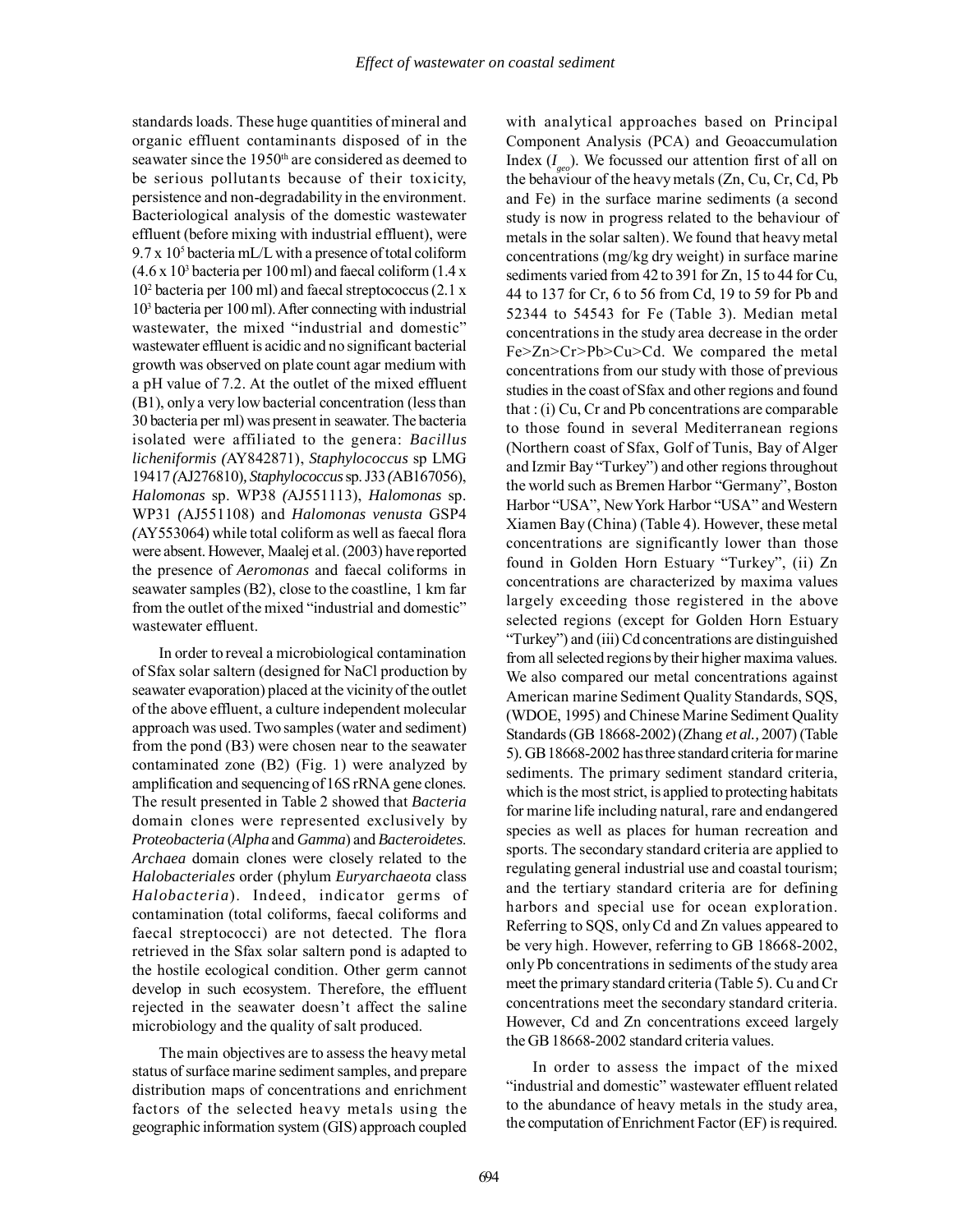| No. of clones               | Microorganism or clone with highest 16S rRNA sequence similarity       |                |
|-----------------------------|------------------------------------------------------------------------|----------------|
|                             | Taxon and accession number                                             | % similarity   |
|                             | Water sample from B3 pond                                              |                |
|                             | Bacteria domain                                                        |                |
|                             | Alpha-Prote obacteria                                                  |                |
| 1                           | Roseovarius tolerans (Y11551)                                          | 96.90          |
| $\overline{2}$              | Uncultured Rhodobacteriace ae (AF513928)                               | 97.95-98.91    |
|                             | Gamma-Proteobacteria                                                   |                |
| 17                          | Uncultured gamma Proteobacterium (AF452606)                            | 96.00-96.53    |
| 4                           | Uncultured Ectothiorhodospirace ae (AF513947)                          | 97.00-97.65    |
|                             | <b>Bacteroidetes</b>                                                   |                |
| 1                           | Psychroflexus torquis (AY167318)                                       | 96.87          |
| 6                           | Benzene mineralizing consortium (AF029041)                             | 92.00          |
| 10                          | Uncultured Flavobacterium sp (AJ487527)                                | 96.08          |
| 4                           | Uncultured bacterium EKH0-12 (AF142895)                                | 97.31-97.53    |
| 3                           | Flavobacteriaceae bacterium (AY319330)                                 | 92.13-92.98    |
|                             | Archaea domain                                                         |                |
| 28                          | Halophilic archeon PalaeaII (AJ276863)                                 | 91.00-92.00    |
| 8                           | Haloar che on CSW4 (AY498649)                                          | 94.00          |
|                             | Sediment sample from B3 pond                                           |                |
|                             | Bacteria domain                                                        |                |
|                             | <b>Bacteroidetes</b>                                                   |                |
| 21                          | Halophilic eubacterium EHB (AJ133744)                                  | 98.39          |
| 12                          | Halophilic bacterium EHB-5 (AJ242997)                                  | 99.42          |
| $\overline{c}$<br>$\,$ $\,$ | Halophilic bacterium EHB-4 (AJ242996)<br>Salinibacter ruber (AF323502) | 98.17<br>98.17 |
| 5                           | Uncultured Salinibacter (EF459723)                                     | 96.26          |
|                             |                                                                        |                |
|                             | Archaea domain                                                         |                |
| 1<br>1                      | Halorubrum orientale (AM235786)<br>Halobacterium sp. 7Sb5 (AY987829)   | 99.11<br>96.90 |
| $\overline{c}$              | Halorubrum sp (AM268115)                                               | 97.04          |
| 6                           | Halorubrum sp. C35 (DQ373061)                                          | 99.31          |
| 1                           | Haloarchaeon CSW2 (AY498650)                                           | 98.45          |
| $\mathfrak{2}$              | Halophilic archeon Naxos II (AJ400624)                                 | 99.33          |
| 3                           | Halobacteriace ae archaeon L (AY647219)                                | 92.60          |
| $\mathbf{1}$                | Uncultured haloarchaeon (EF533953)                                     | 93.46          |
| 16                          | Uncultured Euryarchae ote (EU585947)                                   | 95.17          |
| $\overline{c}$              | Uncultured archaeon (DQ432517)                                         | 95.86          |

**Table 2. Affiliations of the bacterial and archaeal 16S rRNA gene sequences obtained from B3 pond**

| Table 3. Medians, standard deviations and ranges of heavy metals in surface marine sediments at the outlet of |
|---------------------------------------------------------------------------------------------------------------|
| the selected wastewater effluent                                                                              |

|                | <b>Median</b> | <b>SD</b> | <b>Range</b> |
|----------------|---------------|-----------|--------------|
| Zn             | 97            | 76        | 42-391       |
| Cu             | 19            | O         | $15 - 44$    |
| Cr             | 70            | 30        | $44 - 137$   |
| C <sub>d</sub> | 8             | 11        | $6 - 56$     |
| Pb             | 29            | 15        | $19 - 59$    |
| Fe             | 52443         | 1008      | 52344-54543  |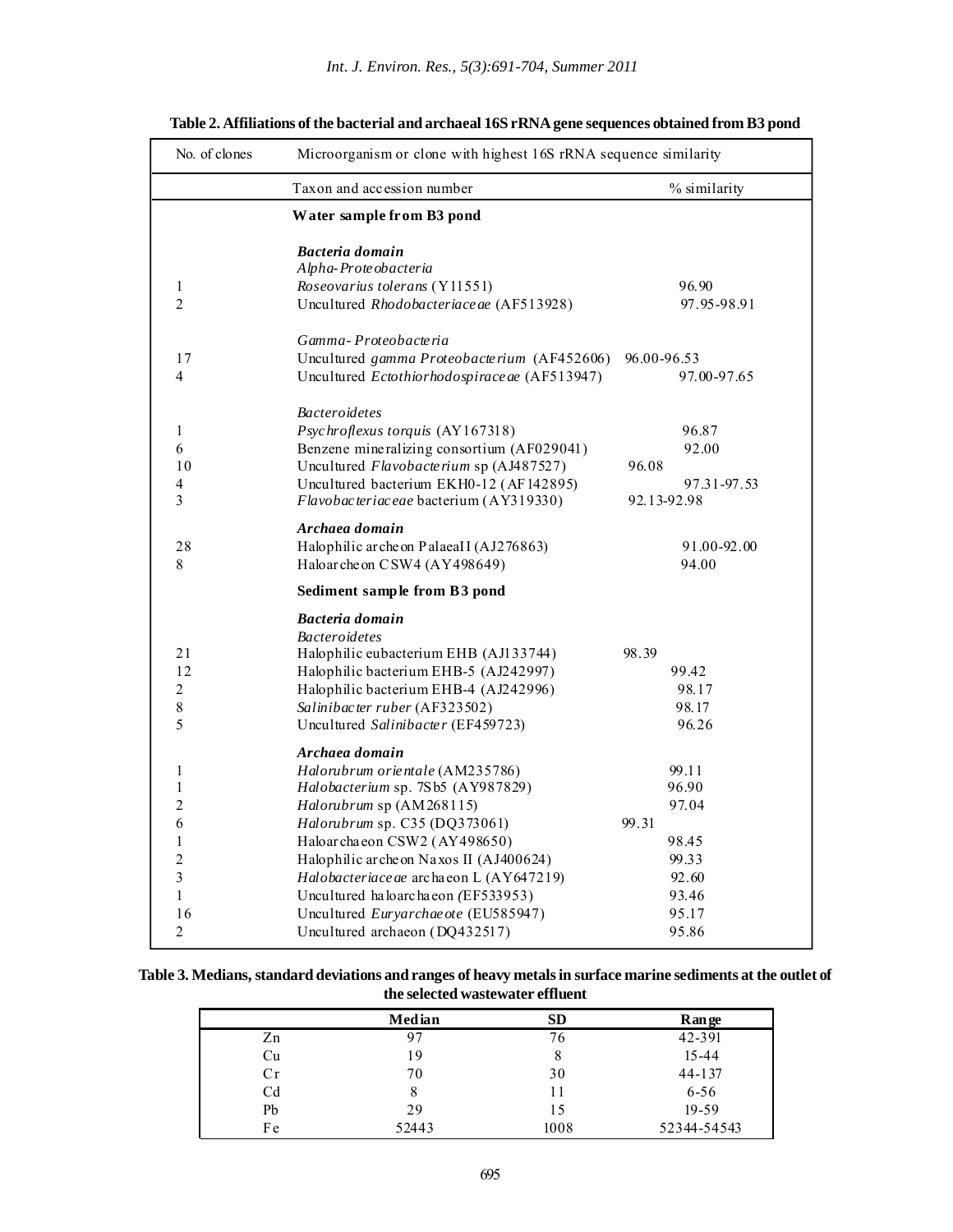|                                 | Zn      | Cu                | $\mathbf{C}$ r           | C <sub>d</sub>           | <b>Ph</b> | <b>Reference</b>                                 |
|---------------------------------|---------|-------------------|--------------------------|--------------------------|-----------|--------------------------------------------------|
| Our study                       | 42-391  | $15 - 44$         | $44 - 137$               | $6 - 56$                 | $19 - 59$ | This study                                       |
| Background                      | 39      | 13                | 41                       | 5.5                      | 18        | Serbaji (2000)                                   |
| values                          |         |                   |                          |                          |           |                                                  |
| Northern coast of               | 39-117  | $13 - 29$         | $41 - 82$                | $5.5 - 7$                | $18 - 88$ | Gargouri et al. (2010)                           |
| Sfax                            |         |                   |                          |                          |           | Ghannem et al. (2010)                            |
| Golf of Tunis                   | 226     | 79                | $\overline{\phantom{0}}$ | 7                        | 112       | Added et al. (2003)                              |
| Bay of Alger                    | 256     | 79                | 63                       | 1.1                      | 93        | Boudjellal et al. (1992)                         |
| Izmir Bay<br>(Turkey)           | 99-260  | $32 - 70$         | 208-308                  | $0.22 - 0.42$            | $36 - 62$ | Rivail Da. Silva et al. (1996)                   |
| Izmir Harbor<br>(Turkey)        | 182     | 182               | 108                      | 6.2                      | 97        | Filibeli and Yilmaz (1995)                       |
| Golden Horn<br>Estuary (Turkey) |         | 551-9943 337-4432 | 275-551                  | $\overline{a}$           | 141-797   | Ergin et al. (1991)                              |
| Brem en Harbor<br>(Germany)     | 182     | 87                | 108                      | 6.2                      | 97        | Hamer and Karius (2002)                          |
| Boston Harbor<br>(USA)          | 118     | 67                | 131                      | $\overline{\phantom{0}}$ | 86        | B othner et al. (1998)                           |
| New York Harbor                 | 188-244 | $105 - 131$       | 175                      | $1 - 2$                  | 109-136   | US EPA et al. (1999)                             |
| (USA)                           |         |                   |                          |                          |           |                                                  |
| Western Xiamen<br>Bay (China)   | 139-144 | $30 - 44$         | 75                       | $0.2 - 0.7$              | 50-77.2   | Chen et al. (1987;1992)<br>Zhang et al. $(2007)$ |

|  | Table 4. Trace element concentrations (mg/kg dry weight) from various sources |  |  |  |  |
|--|-------------------------------------------------------------------------------|--|--|--|--|
|--|-------------------------------------------------------------------------------|--|--|--|--|

**Table 5. Trace element concentrations (mg/kg dry weight) compared to marine Sediment Quality Standards (SQS and GB 18668-2002)**

|                                                          |                                               | Zn         | $\mathbf{C}\mathbf{u}$ | $_{\rm Cr}$   | C <sub>d</sub> | P <sub>b</sub> | <b>Reference</b>        |
|----------------------------------------------------------|-----------------------------------------------|------------|------------------------|---------------|----------------|----------------|-------------------------|
| Our study                                                |                                               | 42-391     | $15 - 44$              | $44 -$<br>137 | $6 - 56$       | 19-59          | This study              |
| A me ric an marine<br>Sediment Quality<br>Standards, SQS |                                               | $90 - 260$ | 390                    | 260           | 5.1            | 450            | (WDOE, 1995)            |
| Chinese Marine<br>Sediment Quality                       | S ed im ent primary<br>standard criteria      | 150        | 35                     | 80            | 0.5            | 60             | $(Zha \nvert z$ et al., |
| Standards<br>$(GB18668-2002)$                            | S ed im ent<br>secondary<br>standard criteria | 350        | 100                    | 150           | 1.5            | 130            | 2007)                   |

Commonly, geochemical normalisation of the heavy metals data to conservative elements such as Al or Fe is employed in order to identify anomalous metal concentration. Al concentration was not analyzed in the studied sediments. Instead, Fe can be used as a crustal reference (Feng *et al.,* 1998; Schiff and Weisberg, 1999; Mucha *et al.,* 2003). In this work, Fe concentrations analyzed in the surface marine sediment samples varied from 52344 to 54543 mg/kg dry weight. They exceeded by 0.6 to 4.5 % background values (52000 mg/kg dry weight) and could testify a slight influence of the mixed "industrial and domestic" wastewater effluent. When compared to those found in numerous works using Fe as a crustal reference, these proportions appeared however, relatively low (Garcia and Prego, 2003; Zhang *et al.,* 2007; Gargouri *et al.,* 2010; Gannem *et al.,* 2010). Fe is then chosen to calculate enrichment factors. According to Ergin et al. (1991), EF is defined by the following equation (1):

$$
EF = \frac{\left(C_x/C_{Fe}\right)_{sample}}{\left(C_x/C_{Fe}\right)_{background}}\tag{1}
$$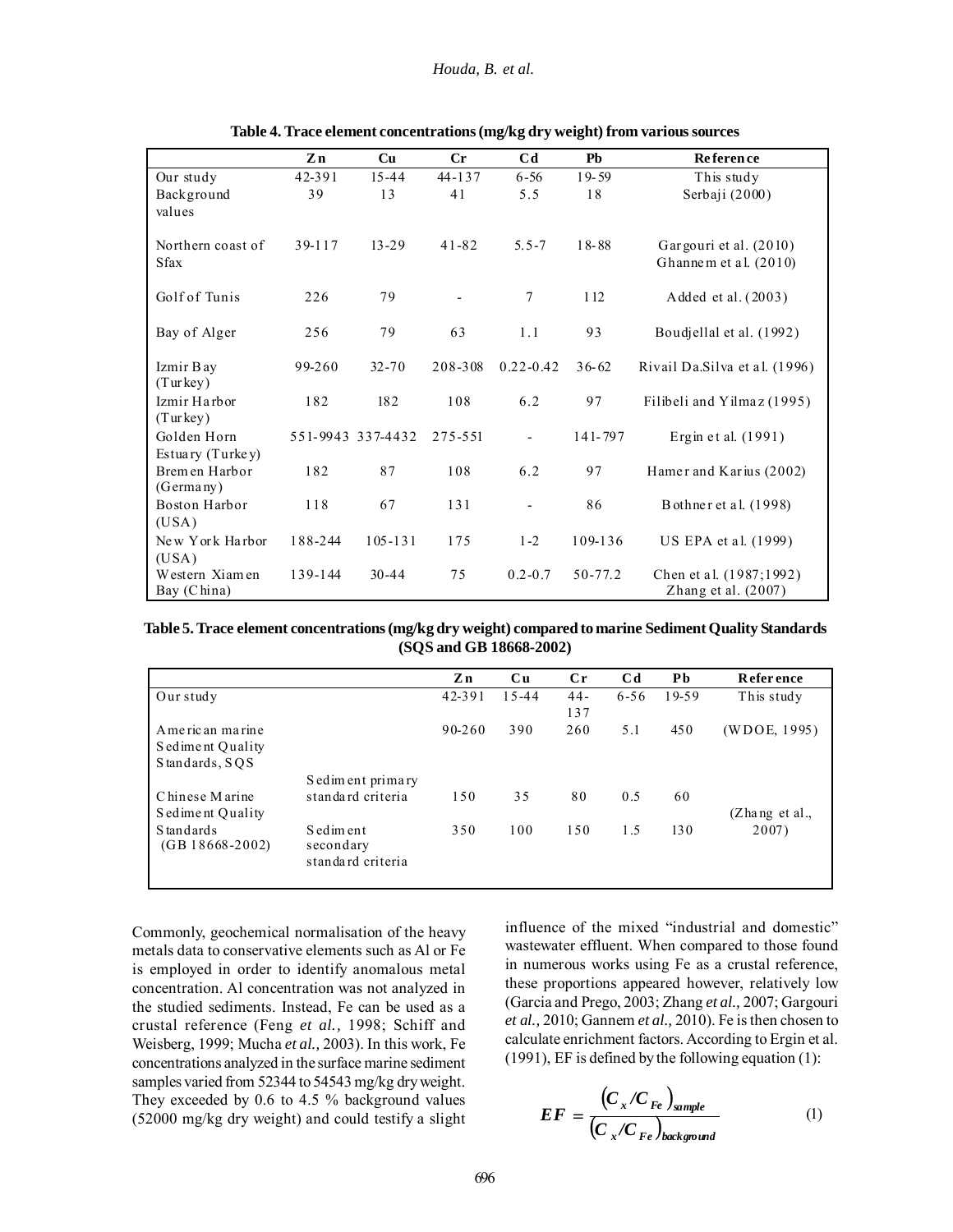Where  $(C_x/C_{\text{Fe}})_{\text{sample}}$  is the ratio of concentration of the element being tested  $(C_x)$  to that of Fe  $(C_{Fe})$  in the sediment sample and  $(C_{\rm x}/C_{\rm Fe})_{\rm background}$  is the same ratio in unpolluted reference baseline. If an EF value lies between 0.5 and 1.5 (i.e.,  $0.5 \leq E \leq 1.5$ ), it suggests that the trace metals may entirely originate from crustal materials (Zhang and Liu, 2002). However, if a value of EF is greater than 1.5, it means that a significant portion of trace metal is derived from non-crustal materials. Instead, the trace metals are provided by other sources, such as point and non-point pollution sources and biota (Klerks and Levinton, 1989; Zhang and Liu, 2002).

According to Serbaji (2000), the metal background values (mg/kgdry weight) adopted in this work (Table 3) are fixed to 39 for Zn, 13 for Cu, 41 for Cr, 5.5 for Cd, 18 for Pb, and 52000 for Fe. Based on these background values, the computed metal enrichment factors in the sediments (Table 6) showed that the EF of Zn ranges from 0.49 to 9.13, EF of Cu from 0.35 to 3.04, EF of Cr from 0.3 to 3.05, EF of Cd from 0.63 to 9.37 and EF of Pb from 0.43 to 3. It appears that the studied sediments are significantly enriched with metals. In fact, all the analyzed metals present maxima EF values greater than 1.5, indicating a considerable metallic pollution of the study area. The distribution patterns of Zn, Cu, Cr, Cd, and Pb concentrations and their EF depicted through the interpolation of elemental data by using Arc View GIS 3.2 showed similar spatial repartitions (Figs 2 and 3). Maxima values are located at the outlet of the wastewater effluent. Their significant extension through the sites (S1 to S3, S8 to S12 and S15 to S16) is probably influenced by the coastal hydrodynamic conditions. The maxima concentrations of all analyzed heavy metals (except for Fe) were characterized by their high values exceeding more than twice background values. These maxima were shown in zones characterized by muddy facies enriched with organic matter (TOC varying between 5 and 8 %) (Illou, 1999). The spatial

distributions of all the studied metals which were shown to be very different from the distribution of Fe concentrations (chosen as a natural tracer) (Fig. 4) highlighted the significant impact of the selected manmade wastewater effluent.

In order to refine the results obtained by the enrichment factors, the concentrations of the studied heavy metals were analyzed by a Principal Component Analysis (PCA). This analytical method is a multivariable statistical technique that can simplify large data sets and allow to reduce the number of variables to a smaller set of orthogonal factors of easier interpretation by displaying the correlations existing among the original variable (Ashley and Baker, 1999).

PCA applied to all data (elementary concentrations), using the ITCF statistical software package (STATIT-CF, 1987), resulted essentially in three principal components. A varimax rotation with Kaiser Normalisation was used for all data sets of the studied sites. The threshold of significance considered for p<0.05 is equal to 0.42 after a test of student (n=21). The significant correlations between selected parameters (variables) and the components represent approximately 96% of the total variance. The first, second and third PCs explained 63%, 18% and 15% of the total variance respectively. The projection over the  $(1x2)$  factorial plane (presenting 81% of inertia) of all selected variables shows two distinct data groups (Fig. 5).

- The first group  $(G_1)$ , which is positively displayed over axis 2, is representative of Fe (selected as natural tracer). It is representative of the natural component; - The second group  $(G_2)$ , which is positively displayed over axis 1, is articulated around Zn, Cu, Cr, Cd and Pb. They present among each other highly to averagely significant positive correlation coefficients. These metals which did not show any correlations with Fe of the first group imply the impact of manmade sources.

|                | Median | <b>SD</b> | Range         |
|----------------|--------|-----------|---------------|
| Zn             | 1.32   | 1.78      | $0.49 - 9.13$ |
| Cu             | 0.61   | 0.58      | $0.35 - 3.04$ |
| Cr             | 1.35   | 0.68      | $0.3 - 3.05$  |
| C <sub>d</sub> | 0.68   | 1.89      | $0.63 - 9.37$ |
| Pb             | 0.94   | 0.76      | $0.43 - 3$    |

**Table 6. Metal enrichment factors with respect to background level in surface marine sediments downstream the wastewater effluent**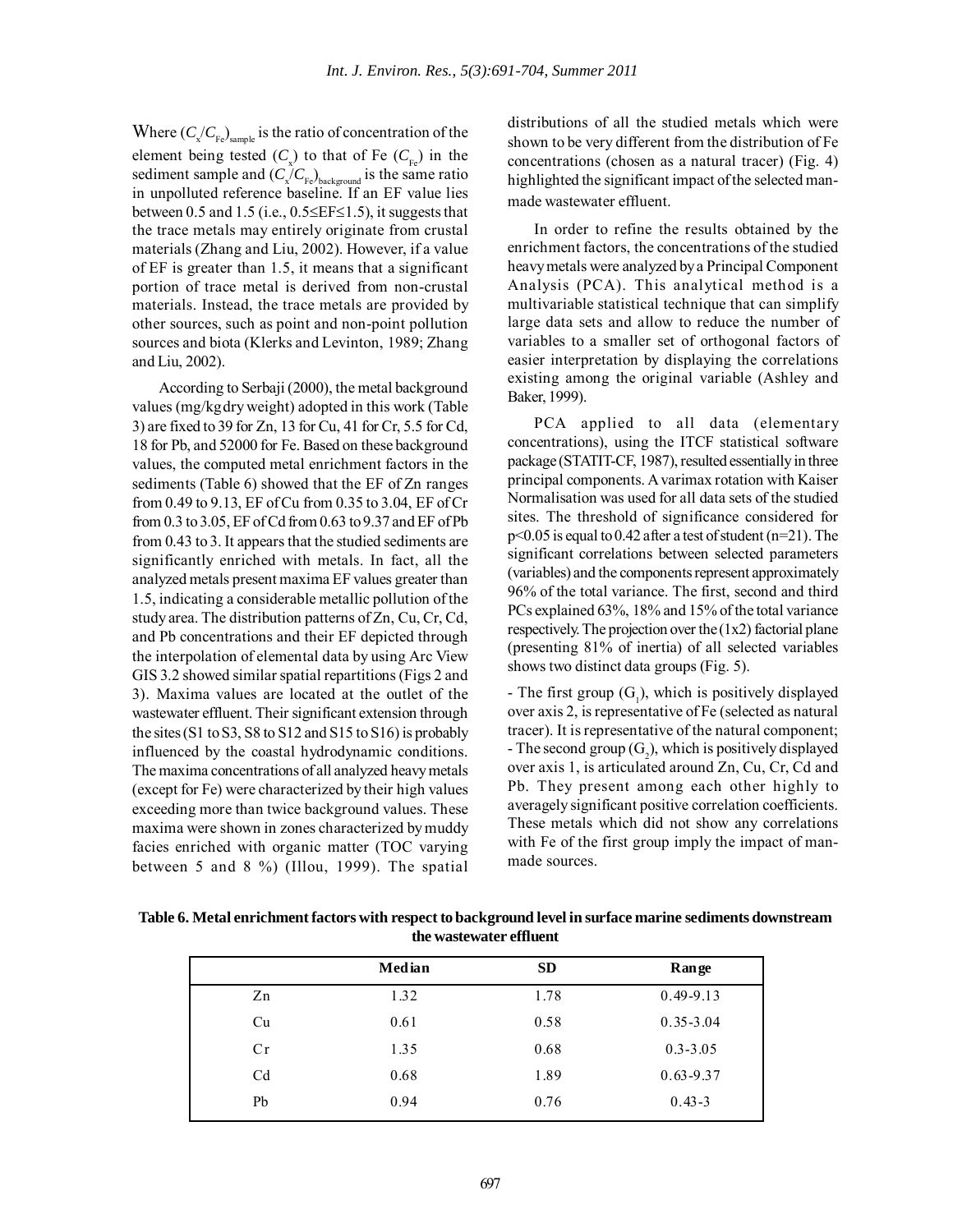

**Fig. 2. Distribution maps of Zn, Cu, Cr, Cd and Pb concentrations in surface marine sediments**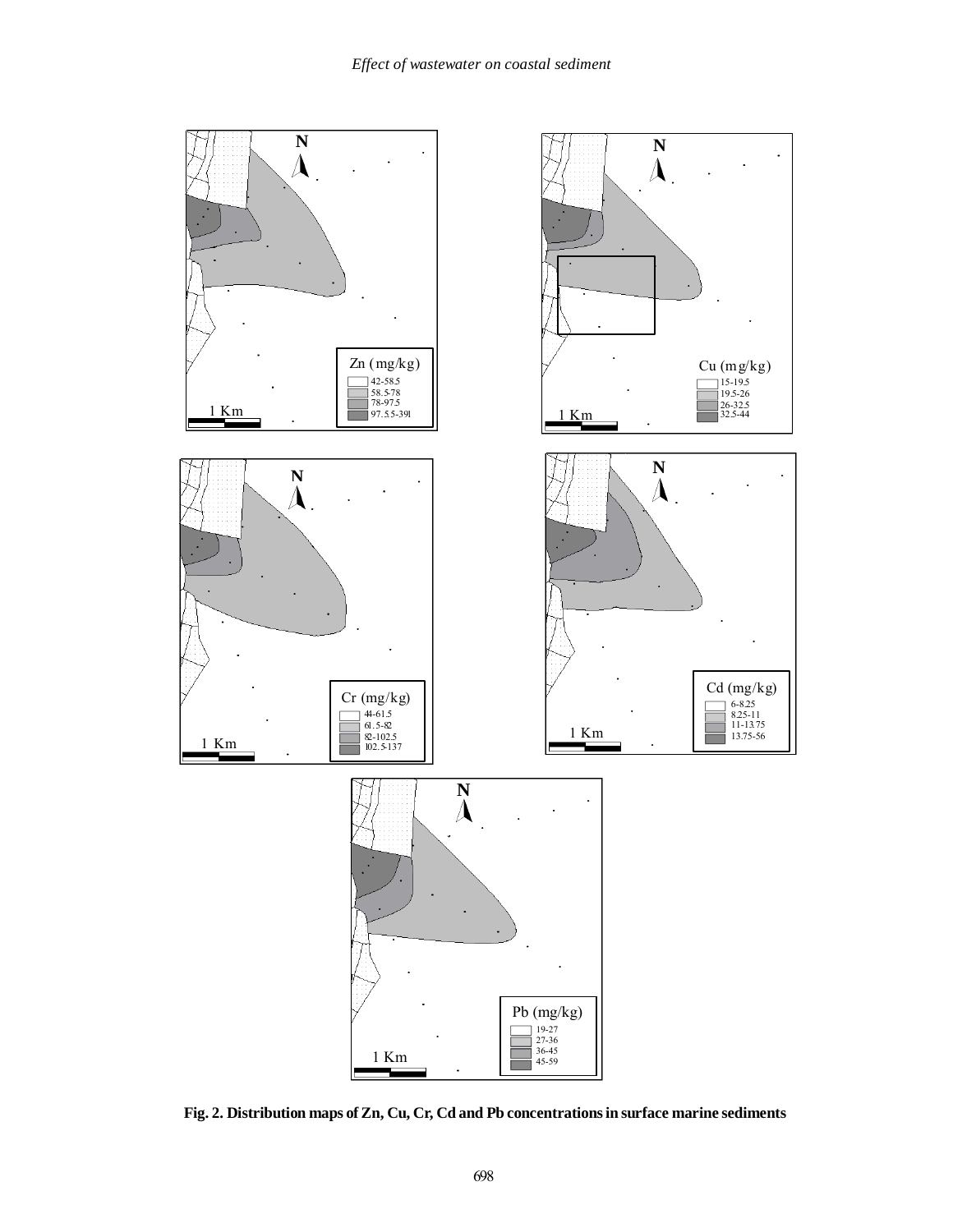

**Fig. 3. Distribution maps of enrichment factors of Zn, Cu, Cr, Cd and Pb in surface marine sediments**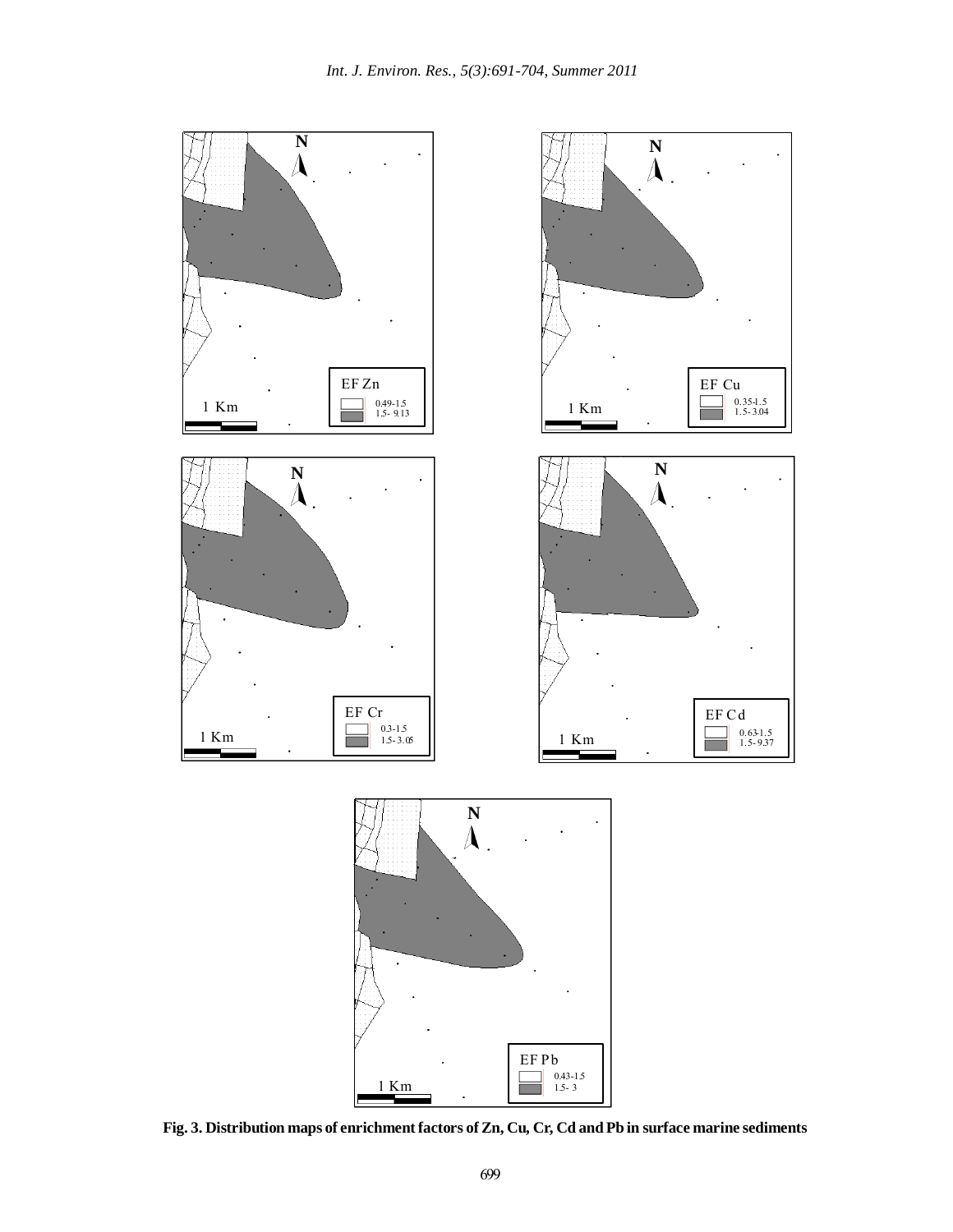*Houda, B. et al.*



**Fig. 6. Projection of individuals (studied sites) in the 1×2 factorial plane**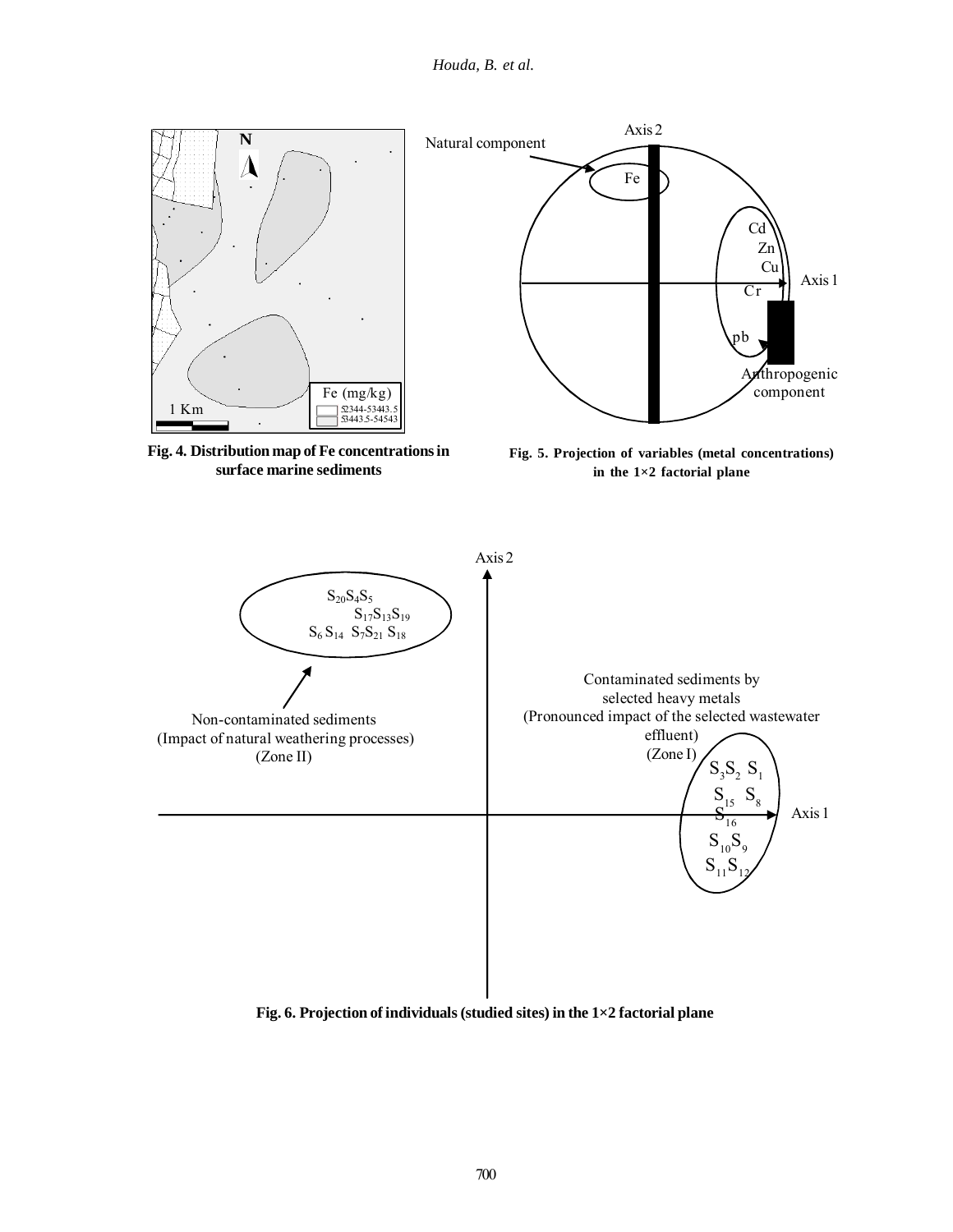| $I_{geo}$ value | <b>Class</b>   | <b>Quality of sediment</b>    | <b>M</b> etal  | $I_{geo}$ range    | <b>Quality of sediment</b>  |
|-----------------|----------------|-------------------------------|----------------|--------------------|-----------------------------|
| $\leq 0$        | $\mathbf{0}$   | Unpolluted                    | Zn             | $-1.55$ to 2.59    | From unpolluted to strongly |
|                 |                |                               |                |                    | polluted                    |
| $0 - 1$         | 1              | From unpolluted to moderately | Cu             | $-2.12$ to $1.02$  | From unpolluted to          |
|                 |                | polluted                      |                |                    | moderately polluted         |
| $1 - 2$         | $\overline{2}$ | Moderately polluted           | Cr             | $-2.22$ to $1.10$  | From unpolluted to          |
|                 |                |                               |                |                    | moderately polluted         |
| $2 - 3$         | 3              | From moderately to strongly   | C <sub>d</sub> | $-1.16$ to 0.84    | From unpolluted to          |
|                 |                | polluted                      |                |                    | moderately polluted         |
| $3-4$           | $\overline{4}$ | Strongly polluted             | Pb             | $-1.73$ to 0.97    | From unpolluted to          |
|                 |                |                               |                |                    | moderately polluted         |
| $4 - 5$         | 5              | From strongly to extremely    | Fe             | $-0.62$ to $-0.52$ | Unpolluted                  |
|                 |                | polluted                      |                |                    |                             |
| >5              | 6              | Extremely polluted            |                |                    |                             |

**Table 7. Geoaccumulation index (***Igeo***) values of heavy metals in the surface marine sediments downstream the wastewater effluent**

The projection, over the  $(1x2)$  factorial plane of the selected variables and individuals leads to the division of the study area into two sub-zones (Fig. 6). The sub-zones are delineated by regrouping sites, statistically correlated on the factorial plane (1x2). It seems that the zone I represented by the sites (S1 to S3, S8 to S12 and S15 to S16) is significantly influenced by the metal contamination. It corresponds to the area which is menaced by the discharges of the mixed "industrial and domestic" wastewater effluent. The zone II represented by Fe covering the rest of studied sites retraces the impact of natural weathering processes. Another criterion to evaluate the heavy metal pollution is the geoaccumulation index  $(I_{\infty})$ . It was originally defined by Müller (1981) in order to determine the degree of metal-contamination in sediments, by comparing current concentrations with pre-industrial levels and can be calculated by the following equation (2):

$$
I_{geo} = Log_2(\frac{C_n}{1.5B_n})
$$
 (2)

Where *Cn* is the measured concentration of the examined metal (n) in the sediment and *Bn* is the background concentration of the metal (n). 1.5 is the background matrix correction factor due to lithogenic effects. According to the Müller scale (1981), the calculation of the geoaccumulation index related to the studied samples showed different values (Table 7). All analyzed metals (except for Fe) can be considered as moderate to extreme pollutants. First, Zn is characterized by higher levels close to 2.5. Second, Cu and Cr are characterized by higher levels slightly exceeding 1. Third, Pb, and Cd are distinguished by their higher levels not exceeding 1.

The results show that the metal contamination found in the southern coast of Sfax by simple examination (comparison with other results and standards) can be more correctly evaluated if complementary approaches based on Enrichment factors (EF), Principal Component Analysis (PCA) and Geoaccumulation index (*I geo*) were used.

#### **CONCLUSION**

A geographic information system (GIS) approach coupled with analytical approaches based on Enrichment factors (EF), Principal Component Analysis (PCA) and Geoaccumulation index (*I geo*) was applied to investigate the spatial distribution patterns of heavy metals at the outlet of a mixed « industrial and domestic » wastewater effluent discharging into the southern coast of urban Sfax since 1952. The concentrations of the majority of all analyzed heavy metals in this wastewater effluent are characterized by high values exceeding far Tunisian standards. The mineral and organic loads (in terms of DCO and  $\text{DBO}_5$ ) are also characterized by their high values exceeding 10 and 37 folds the respective standards loads. In the surface marine sediments, the heavy metal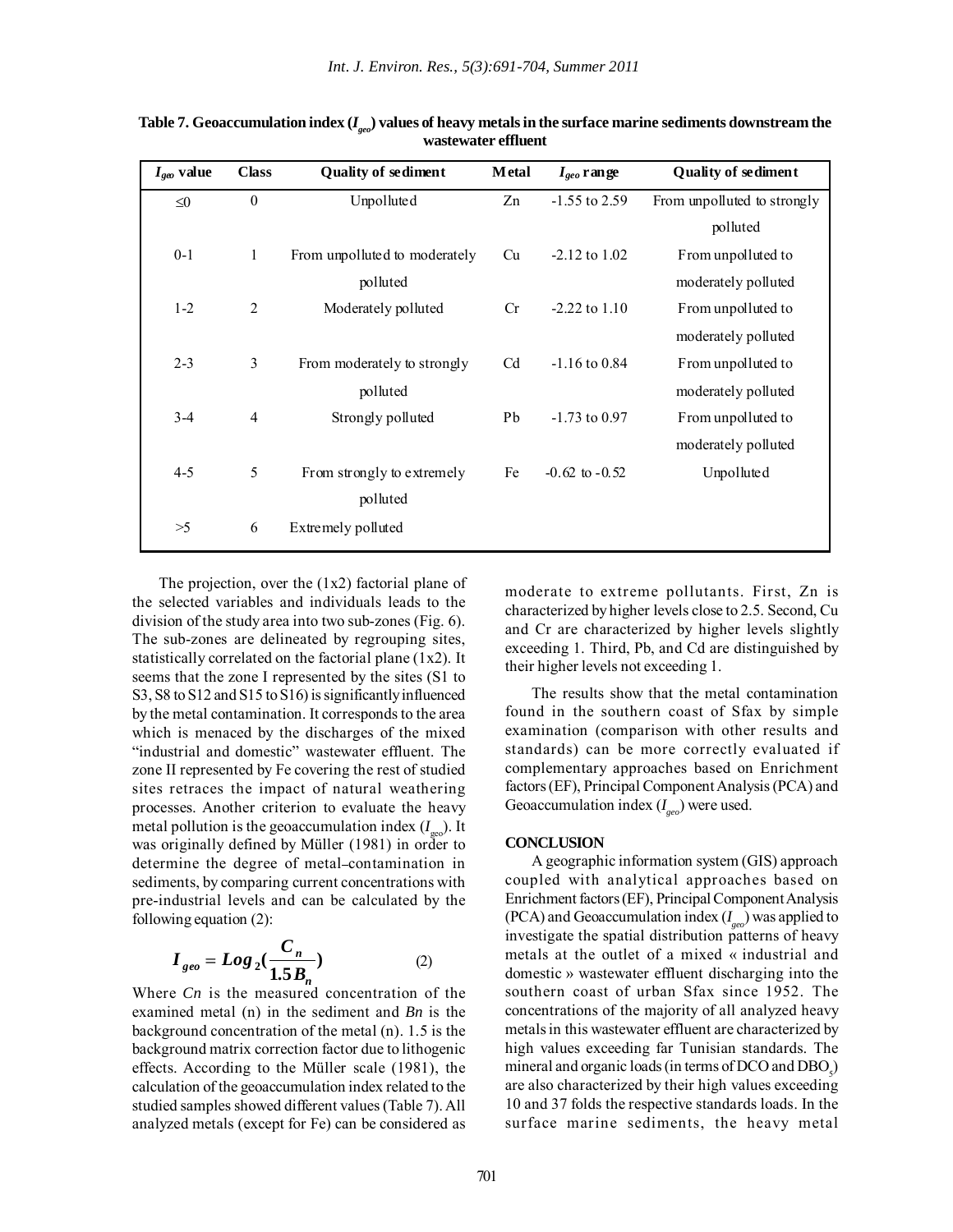concentrations (mg/kg dry weight) varied from 42 to 391 for Zn, 15 to 44 for Cu, 44 to 137 for Cr, 6 to 56 from Cd, 19 to 59 for Pb and 52344 to 54543 for Fe. Metal concentrations were compared to previous data reported in the literature, the American marine sediment quality standards (SQS) and the Chinese Marine Sediment Quality Standards (GB 18668-2002) to assess the pollution status of the sediments. Referring to SQS, only Cd and Zn values appeared to be very high. However, when we referred to GB 18668- 2002, only Pb concentrations in sediments of the study area meet the primary standard criteria. Cu and Cr concentrations meet the secondary standard criteria. However, Cd and Zn concentrations exceed largely the GB 18668-2002 standard criteria values. PCA analysis, metal enrichment factors (EF) and geoaccumulation index (Igeo) confirm the certain extent of metal contamination of surface marine sediments at the outlet of the selected wastewater effluent. All analyzed metals (except for Fe) can be considered as moderate to strong pollutants.

Consequently, if the microbial contamination is not significant downstream the wastewater effluent, the metal contamination of surface marine sediments is however, disquieting. It may possibly be extended if significant effective strategies of management are not adopted.

#### **REFERENCES**

Adams, W. J., Kimerle, R. R. and Barnett, J. W. (1992). Sediment quality and aquatic life assessment. Environmental Science and Technology, **26 (10),** 1864-1875.

Added, A., Ben Mammou, A., Abdeljaoued, S., Essonni, N. and Fernex, F. (2003). Caractérisation géochimique des sédiments de surface du Golfe de Tunis. Bull. Inst. Natn. Scien. Tech. Mer, Salammbô, **30**, 135-142.

Ashley, J. T. F. and Baker, J. E. (1999). Hydrophobic organic contaminants in surficial sediments of Baltimore harbor: inventories and sources. Environ. Toxicol. Chem., **18**, 838– 849.

AFNOR, (1990). Association Française de Normalisation, Eaux, méthodes d'essais. 4ème ed., AFNOR, Paris.

ASTM, (2001). American Society of Testing and Materials Standards, New York.

Baati, H., Guermazi, S., Amdouni, R., Gharsallah, N., Sghir, A. and Ammar, E. (2008). Prokaryotic diversity of Tunisian multipond solar saltern. Extremophiles, **12**, 505-518.

Baati, H., Amdouni, R., Gharsallah, N., Sghir, A. and Ammar, E. (2010). Isolation and characterization of moderately halophilic bacteria from Tunisian Solar saltern. Curr. Microbiol., **60**, 157-161

Birch, G. F., Taylor, S. E. and Matthai, C. (2001). Smallscale spatial and temporal variance in the concentration of heavy metals in aquatic sediments: a review and some new concepts. Environmental Pollution, **113,** 357-372.

Bothner, M. H., Buchholtz ten Brink, M. and Manheim, F. T. (1998). Metal concentrations in surface sediments of Boston Harbor-changes with time. Marine Environmental Research, **45**, 127-155.

Boudjellal, B., Sellali, B., Benoud, D. and Mallem, M. T. (1992). Métaux lourds dans les sédiments superficiels de la baie d'Alger. Workshop sur la circulation des eaux et pollution des côtes méditerranéennes du Maghreb, Rabat. I.N.O.C., Izmir, Turquie (Ed.), 38-57.

Calvert, S. and Pedersen, T. (1993). Geochemistry of recent oxic and anoxic marine sediments: implications for the geological records. Marine Geology, **11**, 67–88.

Chen, S., Xu, A. and Luo, B. (1987). Distribution and sources of heavy metals in sediments from the Xiamen Harbour. Journal of Oceanography in Taiwan Strait 6, 139– 145 (in Chinese with English abstract).

Chen, S., Liao, W., Xu, A. and Luo, B. (1992). Chemical characteristics of surface sediment in West Xiamen Harbour. Journal of Oceanography in Taiwan Strait, **11**, 131-137 (in Chinese with English abstract).

El Nemr, A., Khaled, A. and El Sikaily, A. (2006). Distribution and statistical analysis of leachable and total heavy metals in the sediments of the Suez Gulf. Environ. Monit. Assess., **118**, 89-112.

Emelyanov, E. (2001). Biogenic components and elements in sediments of the central Baltic and their redistribution. Marine Geology, **172**, 23-41.

Ergin, M., Saydam, C., Ba¸stürk, Ö., Erdem, E. and Yörük, R. (1991). Heavy metal concentrations in surface sediments from the two coastal inlets (Golden Horn Estuary and Izmir Bay) of the northeastern sea of Marmara. Chemical Geology, **91**, 269-285.

Feng, H., Cochran, J. K., Luiza, H., Brownawell, B. and Hirschberg, D. J. (1998). Distribution of heavy metal and PCB contaminants in the sediments of an urban estuary: the Hudson River. Marine environmental research, **45**, 69-88.

Filibeli, A. and Yilmaz, R. (1995). Dredged material of Izmir Harbor: its behavior and pollution potential. Water Science Technology, **32**, 105-113.

Garcia, A. C. and Prego, R. (2003). Heavy metal sedimentary record in a Galician Ria (NW Spain): background values and recent contamination. Marine Pollution Bulletin, **46**, 1253- 1262.

Gargouri, D., Azri, C., Serbaji, M.M., Jedoui, Y. and Montacer, M. (2010). Heavy metal concentrations in the surface marine sediments of Sfax Coast, Tunisia. Environmental monitoring and assessment. DOI 10.1007/ s10661-010-1548-7 (in press)

Gargouri, Z., Soussi, M., Souissi, R., Abdeljaoued, S. and Turki, D. (2006). Diagnostic bio-sédimentaire et géochimique du littoral de la frange littorale de Nakta (Sud de Sfax, Tunisie). Rev. Méd. Env., **1**, 170-184.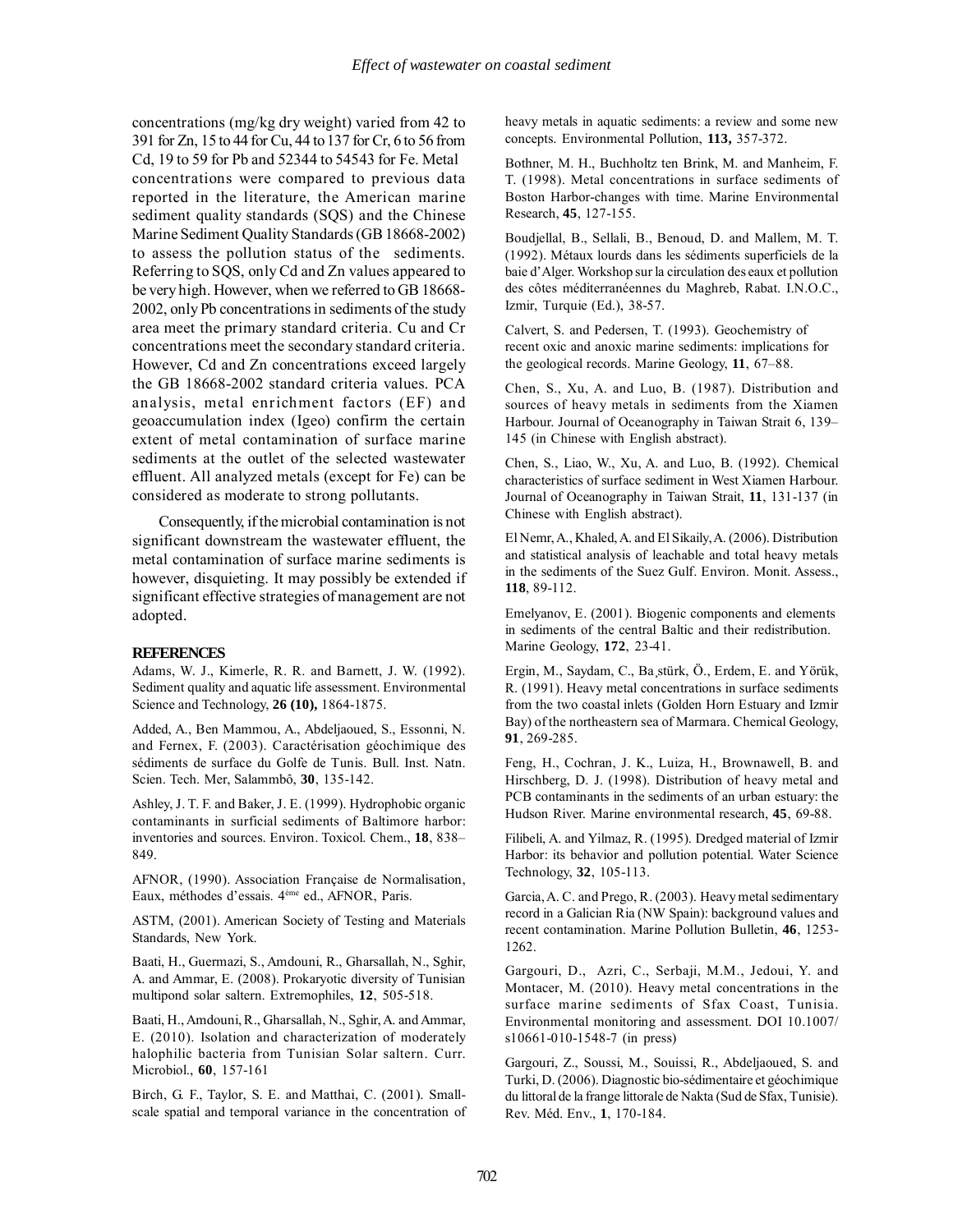Ghannem, N., Azri, C., Serbaji, M. M. and Yaich, C. (2010). Spatial distribution of heavy metals in the coastal zone of "Sfax–Kerkennah" plateau, Tunisia . Environmental progress and Sustainable Energy (in press).

González-Maćias, C., Schifter, I., Lluch-Cota, D. B., Mendez-Rodriguez, L. and Hernandez-Vazquez, S. (2006). Distribution, enrichment and accumulation of heavy metals in coastal sediments of Salina Cruz Bay, Mexico. Environmental Monitoring and Assessment, **118**, 211-230.

Hamer, K. and Karius, V. (2002). Brick production with dredged harbour sediments. An industrial-scale experiment. Waste Management, **22**, 521–530.

HKEPD, (2005). Hong Kong Environmental Protection Department, Marine Water Quality in Hong Kong. Hong Kong Government Printer, Hong Kong.

Illou, S. (1999). Impact des rejets telluriques d'origine domestique et industrielle sur les environnements côtiers : cas du littoral nord de la ville de Sfax (Tunisie). Thèse de Doctorat**,** Fac. Sc. Tunis.

JIS, (1995). Japan Standards Association, Handbook-Quality control, JIS (ed.), Tokyo.

Klerks, P. L. and Levinton, J. S. (1989). Rapid evolution of metal resistance in a benthic oligochaete inhabiting a metal-polluted site. Biological Bulletin, **167**, 135-141.

Libes, S. (1992). An introduction to marine biogeochemistry. John Wiley and Sons Inc., New York, 289 pp.

Liu, W. X., Li, X. D., Shen, Z. G., Wang, D. C., Wai, O. W. H. and Li, Y. S. (2003). Multivariate statistical study of heavy metal enrichment in sediments of the Pearl River Estuary. Environmental Pollution, **121,** 377-388.

Luo, W., Wang, T. Y., Lu, Y. L., Giesy, J. P., Shi, Y. J., Zheng, Y. M., Xing, Y. and Wu, G. H. (2006). Landscape ecology of the Guanting Reservoir, Beijing, China: multivariate and geostatistical analyses of metals in soils. Environmental Pollution, **146**, 567–576.

Maalej, S., Mahjoubi, A. Elazri, C. and Dukan, S. (2003). Simultaneous effects of environmental on motile Aeromonas dynamics in an urban effluent and in the natural seawater. Water Research, 37, 2865-2874.

Mkawar, S., Azri, C., Kamoun, F. and Montacer, M. (2007). Impact sur les biophases marines des rejets anthropiques notamment des métaux lourds rejetés sur le littoral nord de la ville de Sfax (Tunisie). Techniques, Sciences, Méthodes, 10, 71-85.

Morillo, J., Usero, J. and Gracia, I. (2004). Heavy metal distribution in marine sediments from the southwest coast of Spain. Chemosphere, **55**, 431-442.

Mucha, A. P., Vasconcelos, M. T. S. D. and Bordalo, A. A. (2003). Macro benthic community in the Douro Estuary: relations with trace metals and natural sediment characteristics. Environmental Pollution, **121**, 169-180.

Müller, G. (1981). Die Schwermetallbelastung der sedimente des Neckars und seiner Nebenflusse: eine Bestandsaufnahme. Chemical Zeitung, **105**, 157-164.

Nasrabadi, T., Nabi Bidhendi, G. R., Karbassi, A. R. and Mehrdadi, N. (2010). Evaluating the efficiency of sediment metal pollution indices in interpreting the pollution of Haraz River sediments, southern Caspian Sea basin. Environmental monitoring and assessment, **171 (1-4)**, 395-410.

Pekey, H., Karakas, D., Ayberk, S., Tolun, L. and Bakoðlu, M. (2004). Ecological risk assessment using trace elements from surface sediments of Izmit Bay (Northeastern Marmara Sea) Turkey. Marine Pollution Bulletin, **48** (9–10), 946- 953.

Rivail Da Silva, M., Lamotte, M., Donard, O. F. X., Soriano-Sierra, E. J., and Robert, M. (1996). Metal contamination in surface sediments of mangroves, lagoons and Southern Bay in Florianopolis Island. Environmental Technology, **17**, 1035- 1046.

Rowlatt, S. M. and Lovell, D. R. (1994). Lead, zinc and chromium in sediments around England and Wales. Marine Pollution Bulletin, **28** (5), 324-329.

Rubio, B., Pye, K., Rae, J. E. and Rey, D. (2001). Sedimentological characteristics, heavy metal distribution and magnetic properties in subtidal sediments, Ria de Pontevedra, NW Spain. Sedimentology, **48**, 1277-1296.

Santos, I. R., Silva, E. V., Schaefer, C. E. G. R., Albuquerque, M. R. and Campos, L. S. (2005). Heavy metal contamination in coastal sediments and soils near the Brazilian Antarctic Station, King George Island. Mar. Pollut. Bull., **50**, 185- 194.

Schiff, K. C. and Weisberg, S. B. (1999). Iron as a reference element for determining trace metal enrichment in southern California coast shelf sediments. Marine Environmental Research, **48**, 161-176.

Serbaji, M. M. (2000). Utilisation d'un SIG multi-sources pour la compréhension et la gestion intégrée de l'écosystème côtier de la région de Sfax (Tunisie). Thèse de Doctorat de l'Université de Tunis II.

Sin, S. N., Chua, H., Lo, W. and Ng, L. M. (2001). Assessment of heavy metal cations in sediments of Shing Mun River Hong Kong. Environmental International, **26**, 297-301.

STATIT-CF, (1987). Services des études statistiques de l'Institut Technique des Céréales et Fourrages (I.T.C.F.), Boigneville.

Uba, S., Uzairu, A. and Okunola, O. J. (2009). Content of Heavy Metals in Lumbricus Terrestris and Associated Soils in Dump Sites, Int. J. Environ. Res., **3 (3)**, 353-358

USEPA, (1996). SW-846 reference methodology: Method 6010B. Inductively Coupled Plasma-Atomic Emission Spectrometry, Washington, DC.